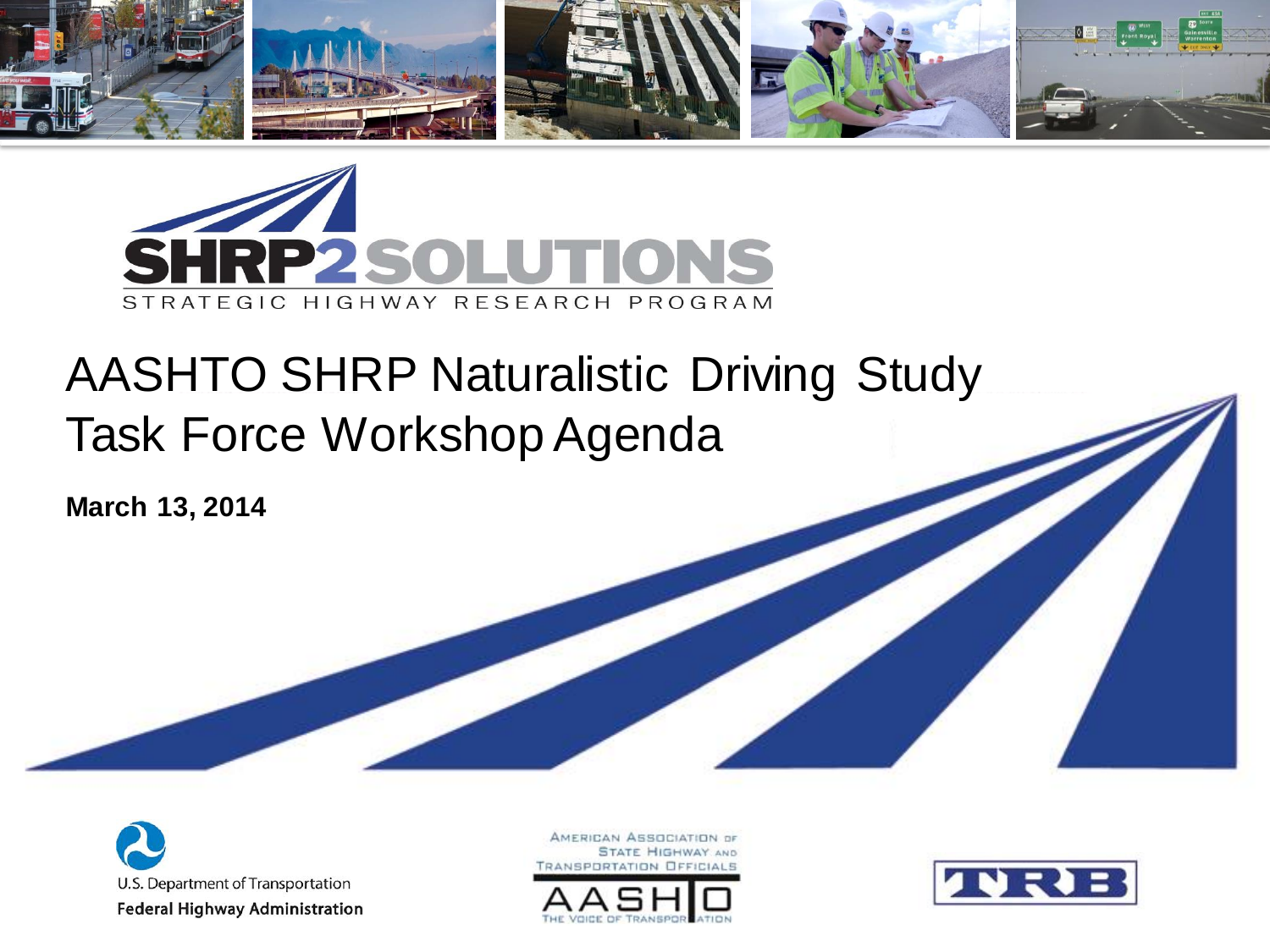## **Welcome, Introductions, Agenda**

- Roll Call, Chair Rudy Malfabon
- Agenda for this call
	- Review of Workshop Agenda
	- Presentation by Shauna Hallmark, an NDS researcher
	- Homework assignment for the workshop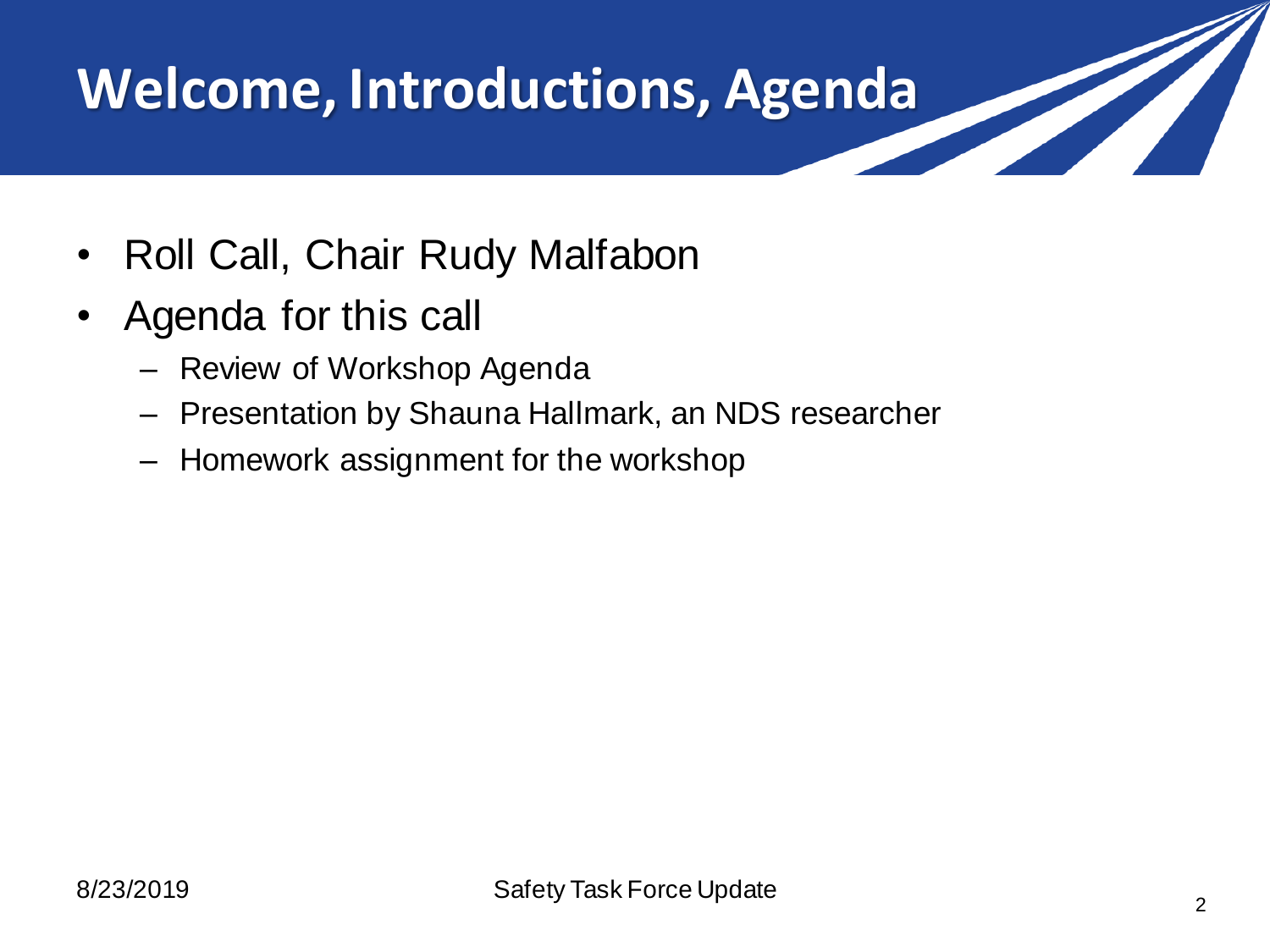# **Workshop Agenda Background**

- First, we are driven by the June Implementation Assistance Program dates
	- We don't have a lot of time
	- Need to promote solicitation in April, May and June
- Second, the NDS data and research are complex
	- Data privacy and access issues
	- Data cost issues
	- We need to narrow a near-infinite number of possible topics to the ones most important to AASHTO members
- Third, we need to anticipate not just research but more importantly implementation
	- We need topics that can lead to counter measures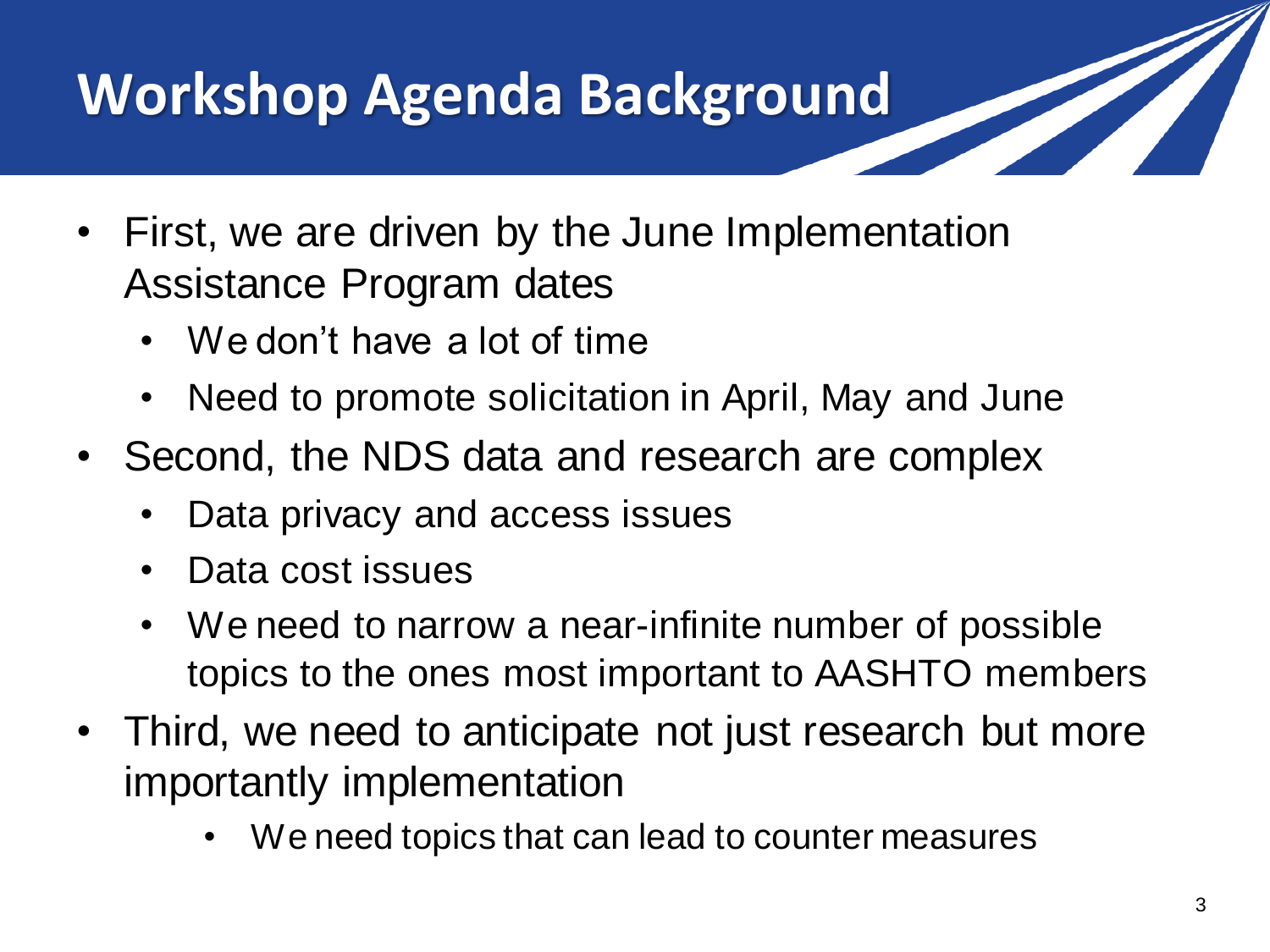### **June Solicitation Drives Us!**

- Much to do for a June solicitation
	- Identify research topics of highest interest to AASHTO members
	- Decide with FHWA, TRB how to 'scope' the research
	- Let DOTs and researchers know well in advance through
		- Webinars
		- Contact to key committees, groups
		- AASHTO, TRB, FHWA information to states
		- Through research groups
- If solicitation is in June, we should pick topics by end of March
- Outreach in April, May preceding June solicitation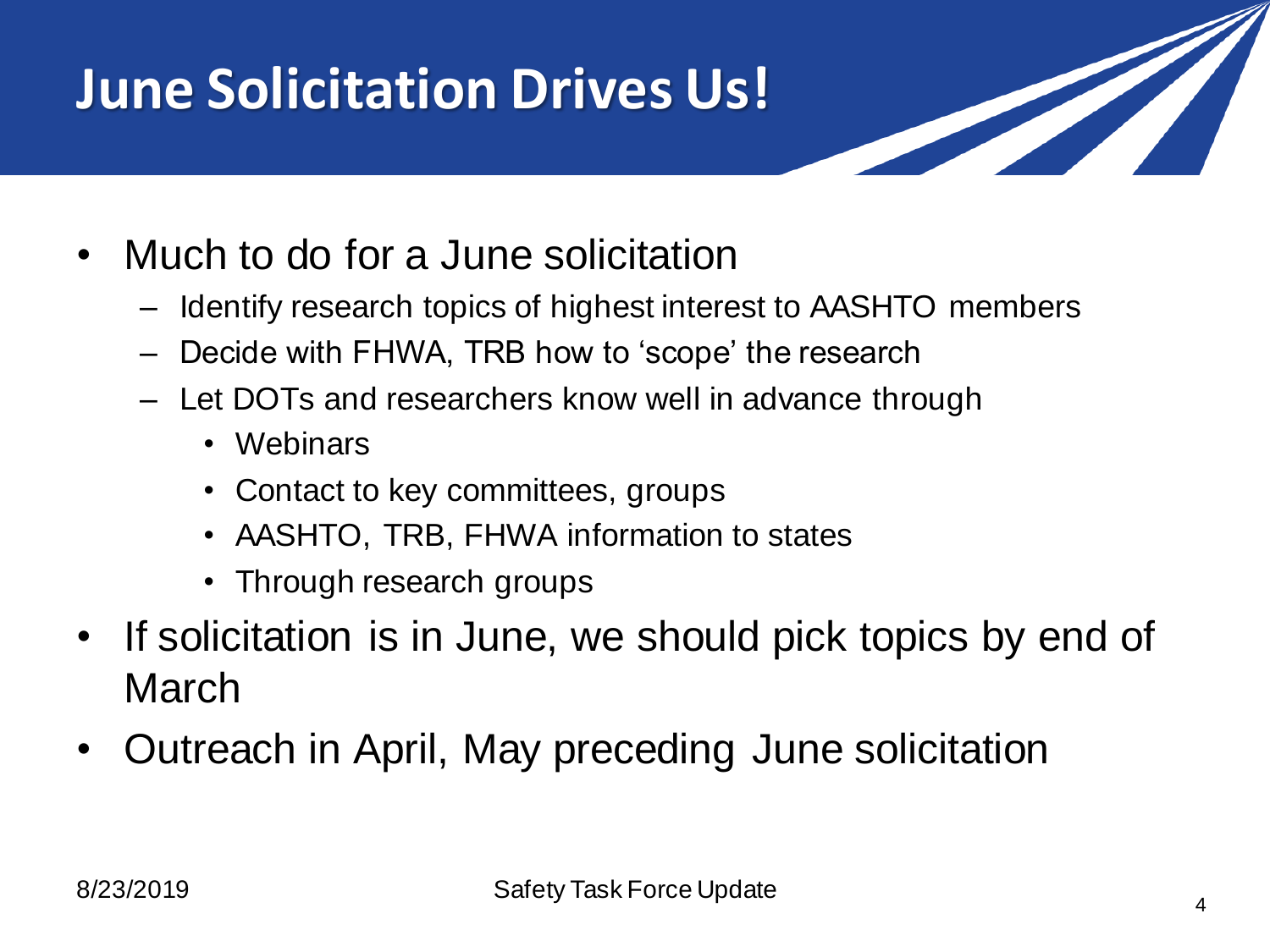# **Workshop Objectives**



- Identify topics for research of highest interest to AASHTO members
- Agree upon general approach for selecting projects, allocating available funds
- Agree upon general approach for overseeing, monitoring research once authorized
- Understand options for funding implementation of findings from existing NDS pilots, the S08 projects
- Agree upon general approach for communicating upcoming solicitation to ensure broad participation of AASHTO members and their partners
- Agree upon general schedule for subsequent activities to ensure achievement of Task Force Charge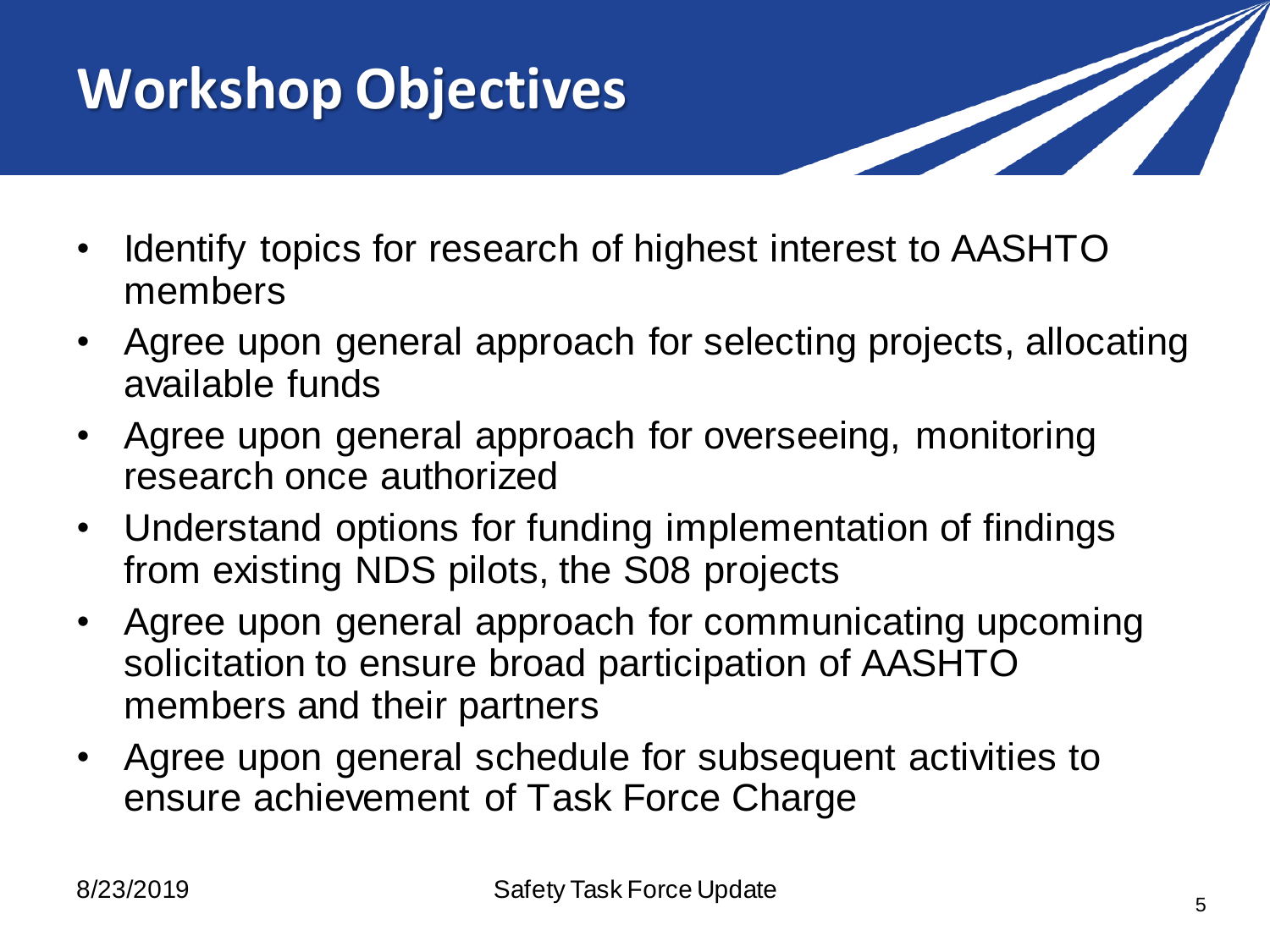### **1 st Day Agenda**



- First morning, the context
	- AASHTO, TRB's FHWA's assumptions about the research effort
	- Guidance on how to access the data from VTTI
- First Afternoon
	- Your discussion of homework assignment of identifying what your agencies see as the most important topics
	- Lessons from the S08 pilots and what they tell us as we anticipate soliciting proposals for your priorities
	- Issues surrounding how to request, scope your research priorities
	- You identifying a list of research priorities
	- Discussion how the implementation assistance program will work as we convert your priorities into research requests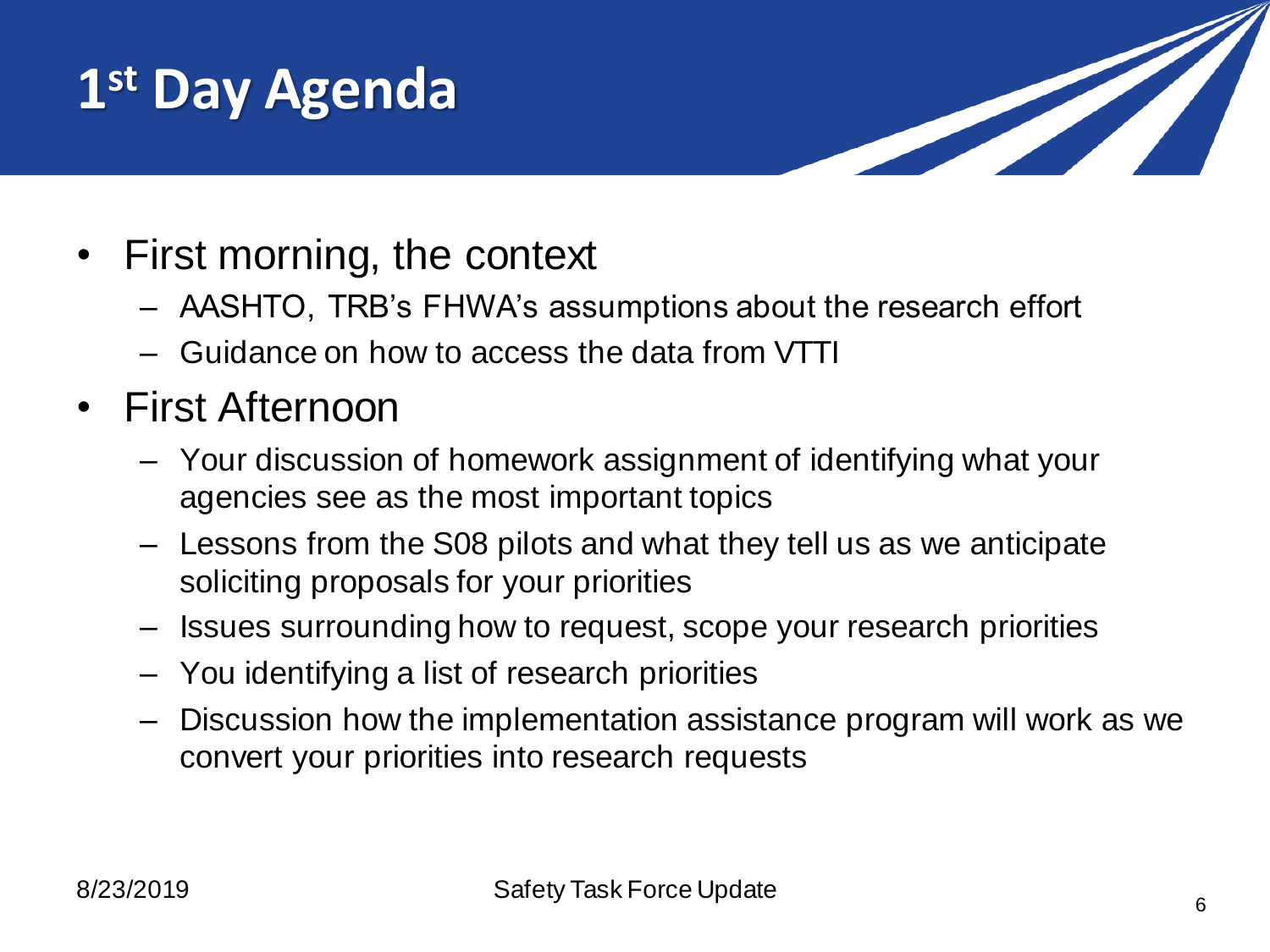



- Reviewing your list of priorities and ensure we captured your thoughts correctly
- Anticipating next steps for soliciting research proposals
	- How the FHWA data enclave and training center will work
	- Anticipating Implementation what should we include in the research 'scopes' regarding our implementation intentions?
	- Evaluating Proposals What should be the general 'rules of the game' for evaluating the proposals?
	- Guidance for Proposers What other information do we need to provide to proposers
	- Attracting Proposals What should we do to inform the AASHTO and research community of the IAP to ensure robust proposals?
	- With Whom and How Do We Want to Interact To whom should we reach out to as partners for implementation?